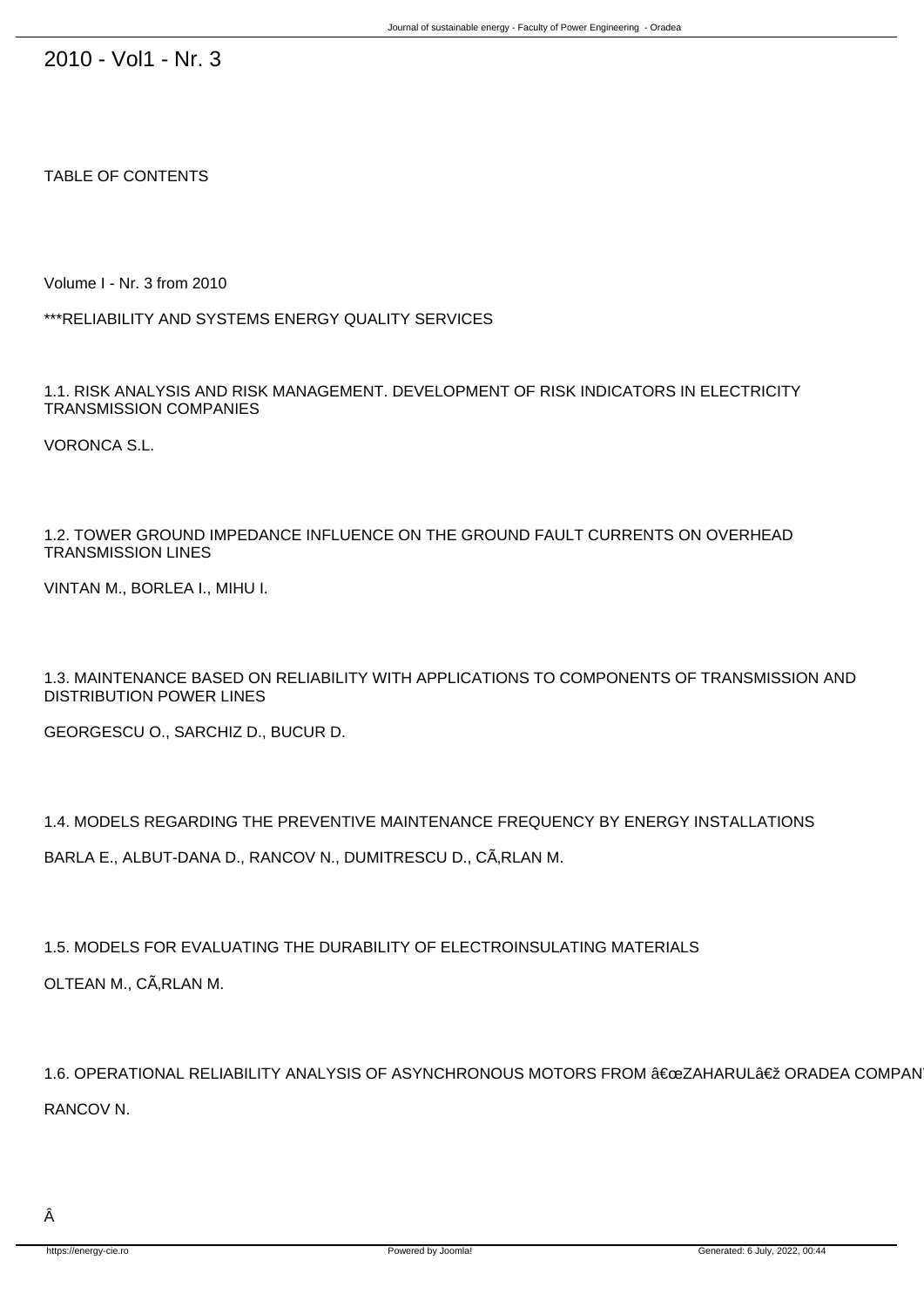\*\*\*RENEWABLE SOURCES OF ENERGY. SUSTAINABLE ENERGY TECHNOLOGIES

2.1. BASIC ELEMENTS OF A RELIABLE SUBSTATION CONTROL SYSTEM

PACUREANU I., BURDUCEA M., DOBRE I

2.2. INTEGRATED SYSTEM FOR TRAINING OF OPERATING PERSONNEL FROM THERMAL POWER PLANTS EQUIPPED WITH GROUPS OF 50 MW

LAZAROIU GH., BADEA I.A., ITOAFA M., GUSTI A., TEACA R., ALEXANDRU C., TANTAREANU L., DRAGAN R.

2.3. PHOTOVOLTAIC SYSTEMS CONNECTED TO DISTRIBUTION GRID

COROIU N.

2.4. THE VOLUME OF INFORMATION, AT DHA LEVEL, NECESSARY FOR OPERATIVE CONTROL OF HYDROPOWER PLANTS AS PART OF A COMPLEX HYDROPOWER ESTABLISHMENT.

VATRA F., POIDA A.

2.5. INTEGRATION OF RENEWABLE SOURCES OF THE THERMAL ENERGY IN CENTRALIZED DISTRICT HEATING SYSTEMS OF ORADEA MUNICIPALITY

BLAGA A.C., ROSCA M., GLIGOR E., PANEA C.

2.6. INCREASING THE ENERGY EFFICIENCY OF COOLING SYSTEMS WITH ENVIRONMENTALLY FRIENDLY FREON

GHERGHINESCU S.

2.7. ETHANOL EXTRACT OF FAGUS SYLVATICA LEAVES AS AN ECO-FRIENDLY INHIBITOR FOR CARBON STEEL CORROSION IN ACIDIC SOLUTIONS

COJOCARU A., MAIOR I., VAIREANU D.I., LINGVAY C., LINGVAY I., CAPRARESCU S., BADEA G.E.

\*\*\*EVOLUTION OF POWER ELECTRIC SYSTEMS TRANSPORT AND DISTRIBUTION. ENERGY SYSTEM€™S PERFORMANCE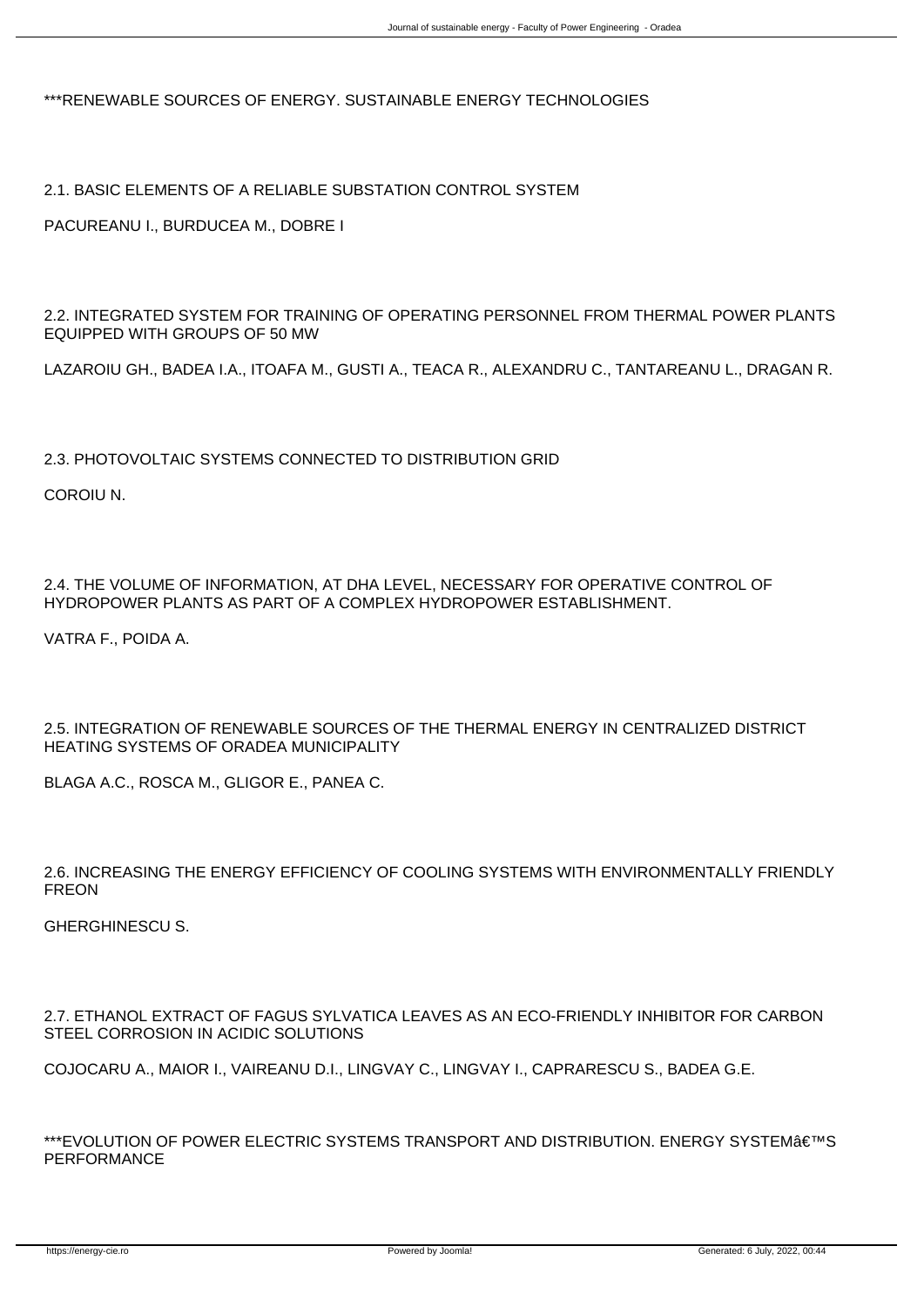3.1. STATIONARY COMPONENTS FOR COMPENSATING RES FLUCTUATIONS IN SMARTGRIDS FIEDLER T., METZ D., MIRCEA P.M., MIRCEA I.

3.2. URBAN ELECTRIC TRANSPORT ON RAILS –3. ANALYSIS AND EVALUATION OF ENERGY LOSSES ON POWER LINES AND THEIR INSULATION SYSTEM

LINGVAY I., SILAGHI E., CSUZI I., LINGVAY C.

3.3. ASSESMENT OF ENERGY EFFICIENCY FOR URBAN ELECTRIC TRANSPORT SYSTEMS FELEA I., CSUZI I., DALE E., DAN F.

3.4. METHODOLOGICAL ISSUES AND RESULTS OBTAINED FROM AN ENERGY AUDITING OF A FOUNDRY FELEA I., DAN F.

3.5. LIGHT AND COLOR, ARTISTIC ASPECTS OF LIGHTING

PORUMB C., BADEA G.E., MUDURA L., GHERGHEL S., CRET P.

\*\*\*MARKET AND STOCK-MARKET OF POWER. MANAGEMENT OF POWER SYSTEMS

4.1. RISK MANAGEMENT OF ENERGY MARKET

CARABULEA A., MORAR A., CIRICA I.R., STELEA N., POPPER G., VADAN M., PACUREANU I. R.

4.2. REENGINERING OF MANAGEMENT APPLICABLE TO ENERGY AUTOHTON AND EUROPEAN SYSTEMS

CARABULEA A., CIRICA R.I., POPPER L., GHEORGHIU I.D.,

PURCAREA A., MORAR A., STELEA N., VADAN M., FOCZE I.

4.3. MODELS DRIVING INTERPERSONAL RELATIONSHIPS IN ENERGETICS ENTERPRISES AND INSTITUTIONS TO DEVELOP ENTREPRENEURIAL CULTURE

FOCZE I., ALBUT – DANA D.

4.4. THE INFLUENCE OF THE REACTIVE POWER AND OF THE DEFORMANT REGIME ON THE QUALITY OD THE